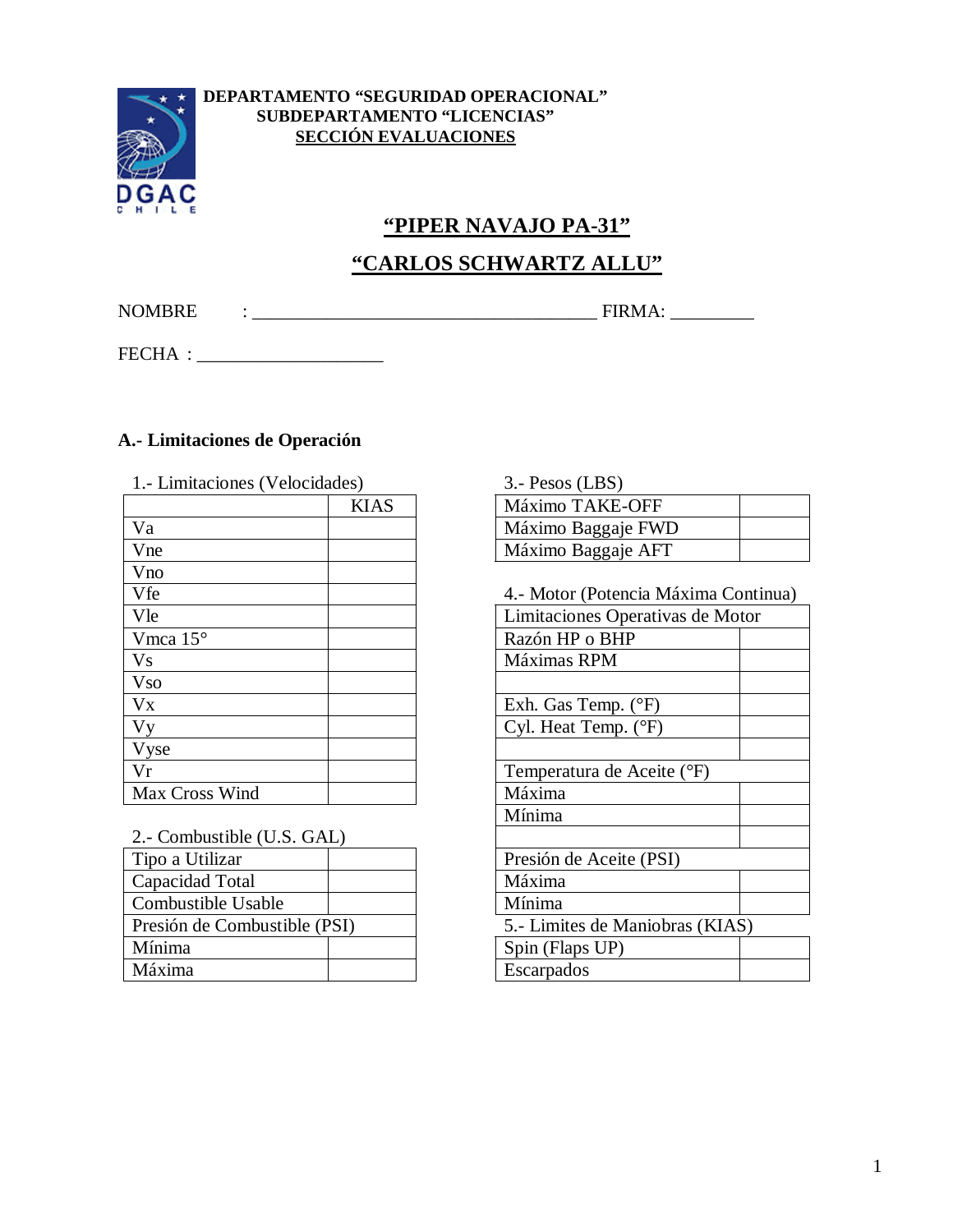#### **B.- Emergencies Procedures**

#### **1.- ENGINE FAILURE DURING TAKEOFF (BELOW 98 MPH)**

#### **a. - Adequate Runway Remaining:**

- Throttle \_\_\_\_\_\_\_\_\_\_\_\_\_\_\_\_\_\_\_\_\_\_\_\_\_\_\_\_\_\_
- Brakes \_\_\_\_\_\_\_\_\_\_\_\_\_\_\_\_\_\_\_\_\_\_\_\_\_\_\_\_\_\_

Stop Straight Ahead

#### **b. - Inadequate Runway Remaining:**

| Throttle                    |  |
|-----------------------------|--|
| <b>Brakes</b>               |  |
| Mixture                     |  |
| <b>Master Switch</b>        |  |
| <b>Fuel Selector Valves</b> |  |
| <b>Magnetos Switch</b>      |  |
|                             |  |

Continue straight ahead turning to avoid obstacles, if necessary.

### **2. - ENGINE FAILURE DURING CLIMB**

| Follow                    |  |
|---------------------------|--|
| Single engine best rate   |  |
| Cylinder head temperature |  |